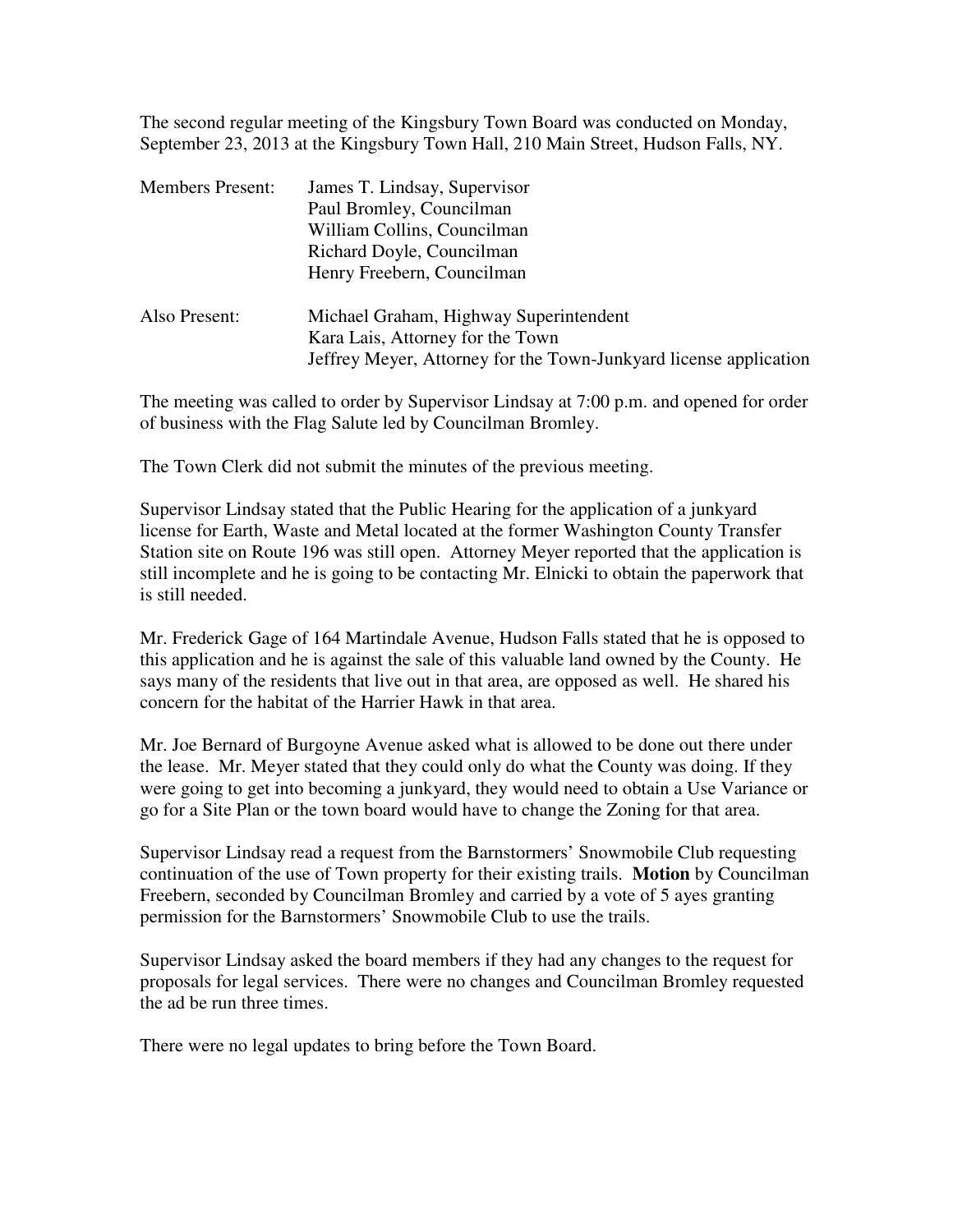## REPORTS:

Sole Assessor Colleen Adamec submitted her report in writing stating she had been busy sending out the Enhanced STAR renewals, the non-profit, the Agricultural, Clergy and Parsonage exemptions and has had a very good response in returns to date. She has been assisting people sign up for the Basic STAR renewal, which has to be done by December 31, 2013. She reported that Steve Peluso, our state liaison, would be here on October 15 to give a 15-minute presentation to the Town Board and assist anyone that wishes to sign up. She will begin her fieldwork shortly. She reported she would be on vacation from October 3 through October 15 and has asked that Betty LaFay come in and cover her office during that time.

Highway Superintendent Michael Graham reported that the new building is proceeding rapidly. The building is up and is expected to be done by the middle of December. The septic system will be installed in a few weeks. Mr. Graham reported that in the next day or so they would be moving the small concrete building he got from the village to the site on Dix Avenue for the Chlorination Pit.

Supervisor Lindsay reported that he had attended a government and business meeting last Friday regarding the possible closing of the General Electric Plant in Fort Edward.

## WRITTEN REPORTS:

**Motion** by Councilman Doyle, seconded by Councilman Collins and carried by a vote of 5 ayes accepting the following reports of certain town officers for the month of August as follows:

|                           | Code Enforcement Officer: No. Permits 4; Variances 1; Total Fees: \$521.00                                                                                                                                |
|---------------------------|-----------------------------------------------------------------------------------------------------------------------------------------------------------------------------------------------------------|
| Dog Control Officer: July | Complaints/calls 15; Seizures 4; Unlicensed dogs 10;<br>Dogs Euthanised 1; Miles 118.                                                                                                                     |
| August                    | Complaints/calls 23; Seizures 0; Unlicensed dogs 21;<br>Dog Bites Investigated 2; Miles 137.                                                                                                              |
| Town Clerk:               | Paid to EnCon \$5,696.20; Paid to Supervisor \$2,811.40;<br>Paid to NYS Dept. of Health \$247.50; Paid to Village of<br>Hudson Falls \$104.00; Paid to Ag and Markets for<br>Population Control \$149.00. |
| Town Comptroller:         | Receipts \$\$35,083.66; Disbursements \$284,567.92.                                                                                                                                                       |
| Town Justice:             | Total Fees Collected \$6,508.50.                                                                                                                                                                          |